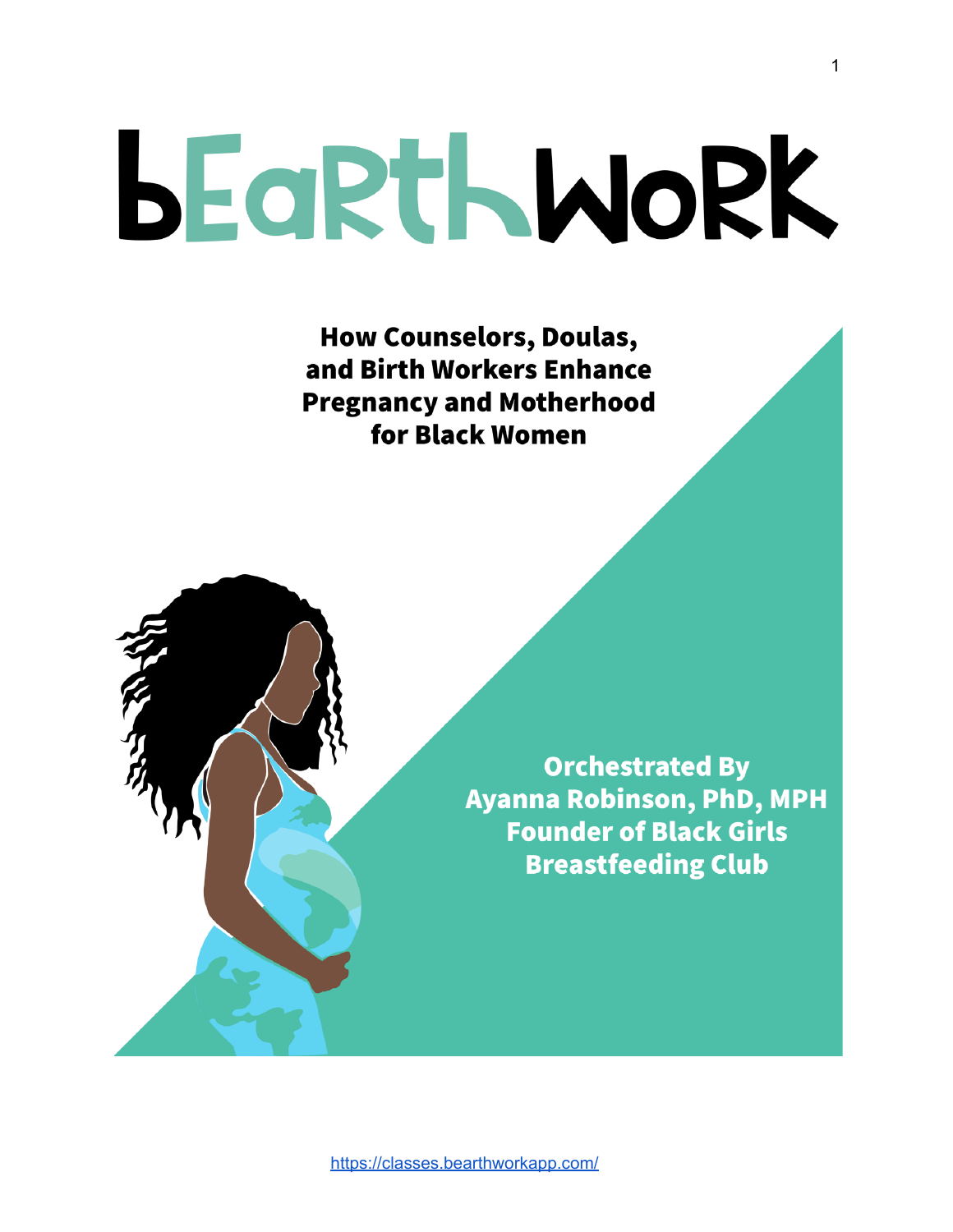#### **Foreward**

My name is Ayanna Robinson. I am a mom, a maternal and child health advocate, a public health scientist, and the Founder of Black Girls' Breastfeeding Club, LLC and bEarth Work. **bEarth (pronounced "birth") Work** makes it easier for Black women and birthing individuals to find and book online courses, classes, and support spanning preconception, prenatal, and postpartum health. On bEarth Work, you can access virtual courses/classes created and taught by Black birthworkers, like doulas and lactation professionals, and other healthcare providers.

bEarth Work culminates from over a decade of research, expertise, and passion across maternal and child health. My academic training in public health, as well as, my research, professional experiences, and personal experiences as a mother have prepared me for this work. For example, although I knew before my daughter was born that I would breastfeed, it was not until motherhood that I learned of the extensive breastfeeding benefits for mothers and infants. As a graduate student in public health learning more about social determinants of health and health disparities, I learned about the breastfeeding disparities that exist in the United States and also how breastfeeding protects against a variety of diseases that Black people are disproportionately impacted by.

Much of my personal work since becoming a mom and a public health professional has focused on maternal and child health. My dissertation research, for example, published in journals including [Digital Health](https://journals.sagepub.com/doi/full/10.1177/2055207619853397) and [Journal of Human Lactation](https://journals.sagepub.com/doi/full/10.1177/0890334419831652), applied Black Feminist Theory to explore the breastfeeding experience and outcomes of Black mothers who participate in mom-to-mom breastfeeding support groups on Facebook. I founded Black Girls' Breastfeeding Club in 2016, to provide evidence-based culturally congruent education, tools, and resources to Black women and birthing individuals on breastfeeding and to promote positive breastfeeding norms among Black communities.

My work has expanded over the years to more broadly include other areas of maternal health. At the core, however, is my commitment to addressing health disparities among Black people in the U.S. and abroad. Decreasing the maternal morbidities and mortalities of and improving breastfeeding rates among Black mothers and birthing individuals are the areas of public health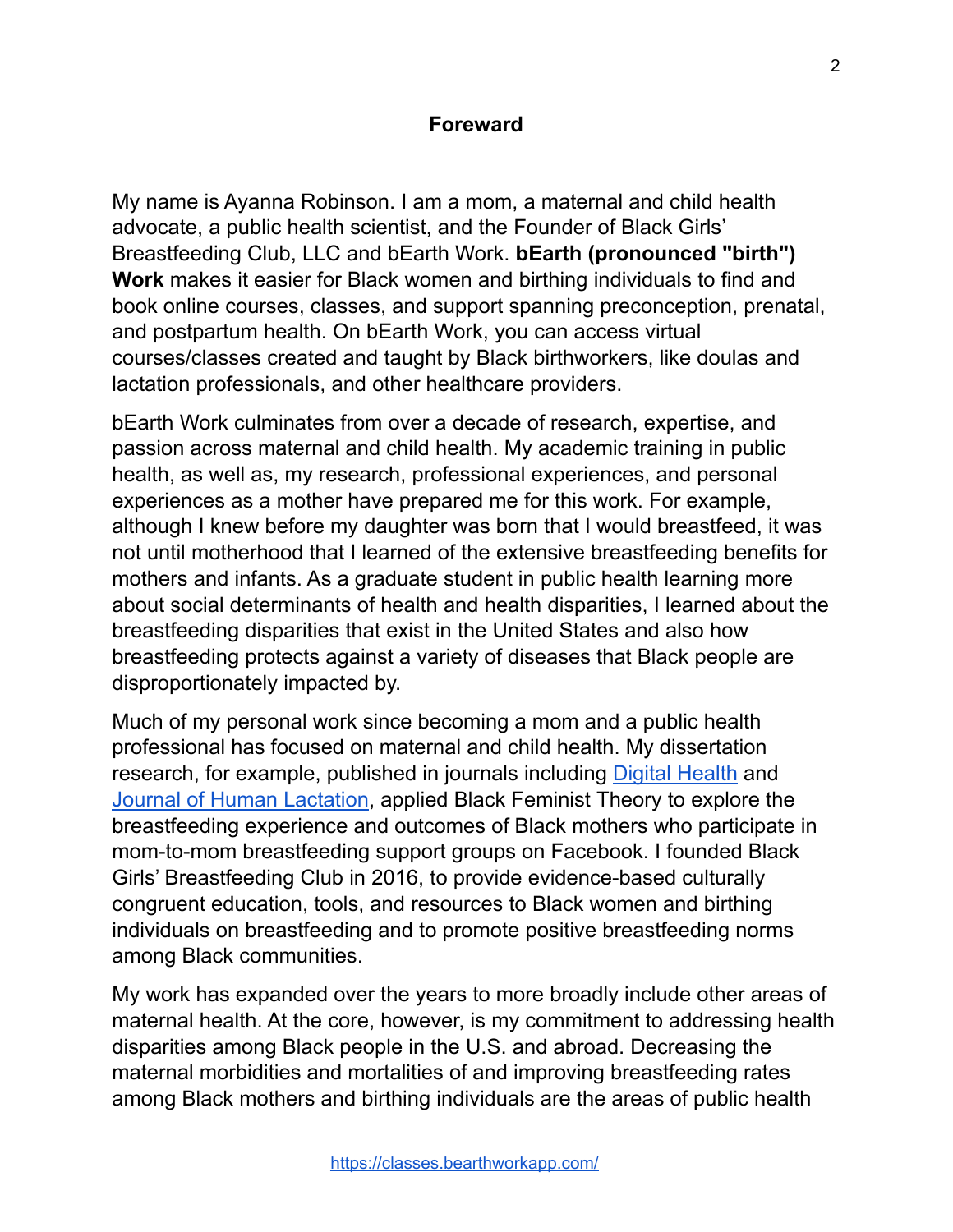that I am most passionate about. bEarth Work is an extension of my passion and experience working across maternal and child health.

Ayanna Robinson, Ph.D., MPH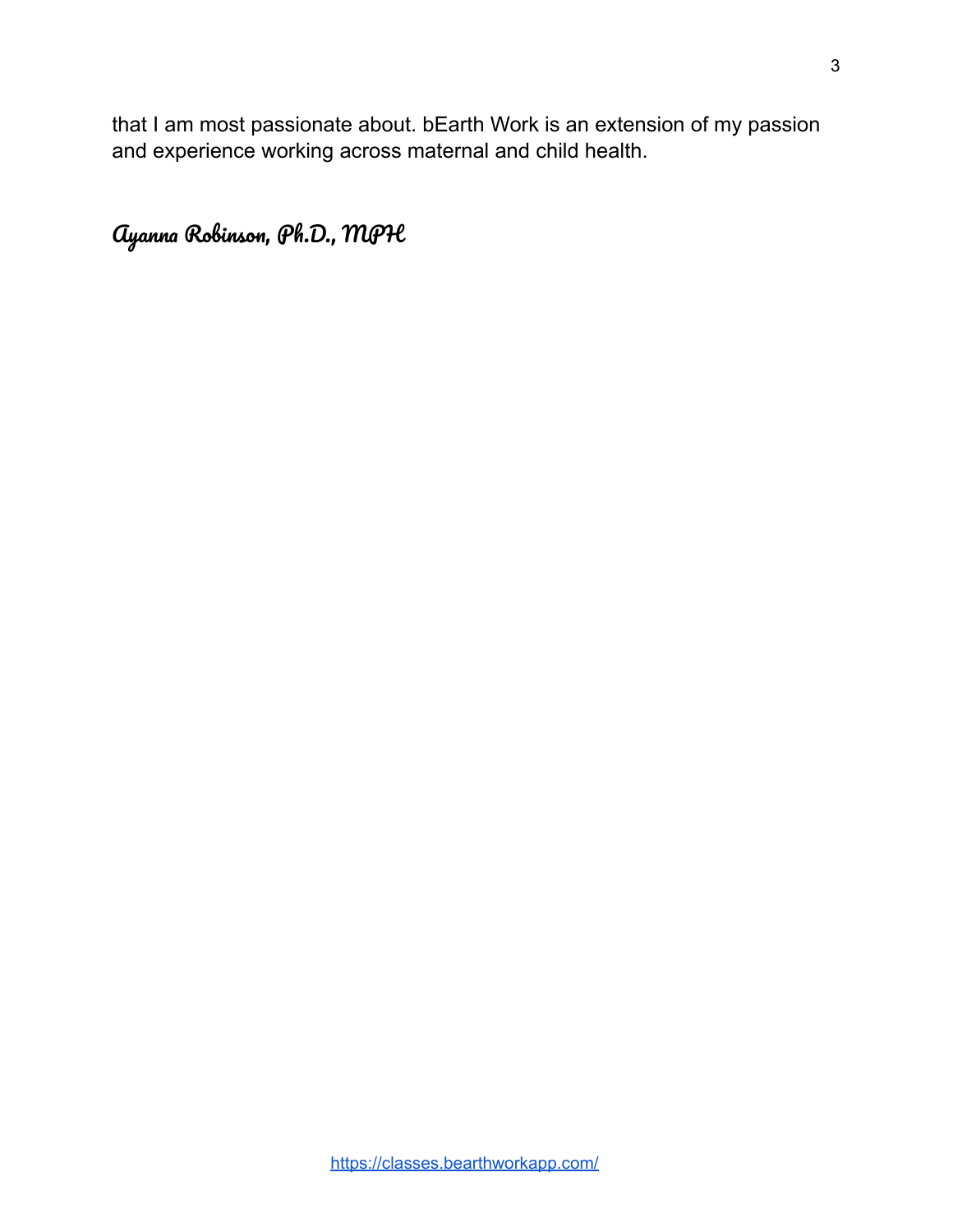### **Maternal Mortality Crisis**

Everyone deserves to thrive during pregnancy and beyond, to experience a healthy prenatal and postpartum period. In the United States, however, [Black](https://www.cdc.gov/healthequity/features/maternal-mortality/) [women are more than three times as likely to die from pregnancy-related](https://www.cdc.gov/healthequity/features/maternal-mortality/) [causes than white women](https://www.cdc.gov/healthequity/features/maternal-mortality/), the majority of which are preventable.



More specifically, Black women die at a rate of 40 per every 100,000 live births compared to 12.4 White women, according to the [CDC Pregnancy](http://www.cdc.gov/reproductivehealth/maternalinfanthealth/pregnancy-mortality-surveillance-system.htm) [Mortality Surveillance System](http://www.cdc.gov/reproductivehealth/maternalinfanthealth/pregnancy-mortality-surveillance-system.htm). Like many other health inequities, disparities in breastfeeding and maternal morbidities and mortalities are rooted in complex social determinants of health, driven by racism. Structural racism in health care and social service delivery, for example, leads to poorer quality care among Black women. In addition, due to historical oppression, Black women face higher levels of poverty and decreased access to quality and respectful maternity care, which can worsen birthing complications. However, inequities in mortality levels [cut across class lines,](http://www1.nyc.gov/assets/doh/downloads/pdf/data/maternal-morbidity-report-08-12.pdf) with many contributing factors affecting all Black women.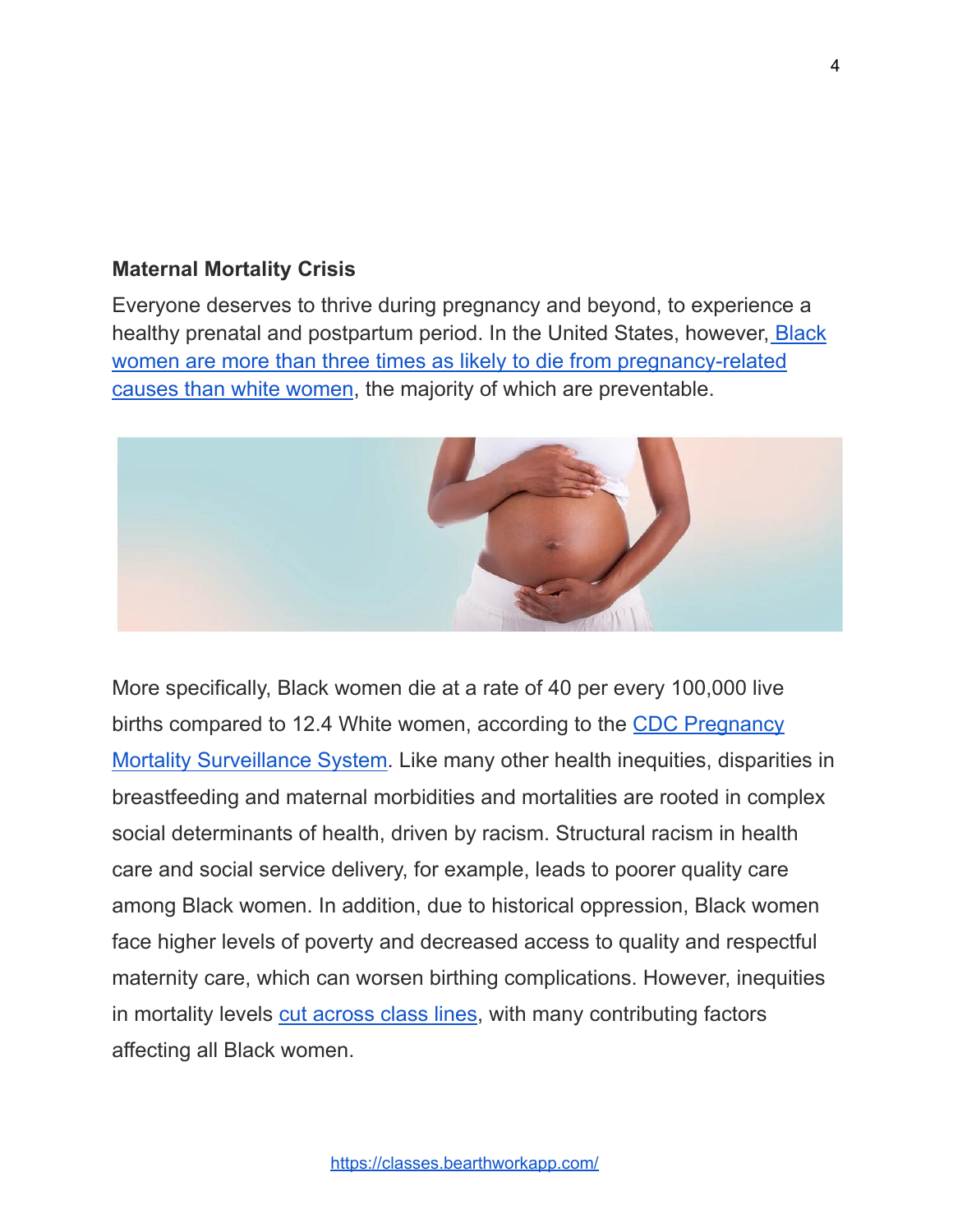#### **Improving Maternal Health Outcomes through Black Birthworkers**

Access to birth workers, through in-person and virtual care, provides critical support that can positively impact birth outcomes. [Several published studies](https://www.ncbi.nlm.nih.gov/pmc/articles/PMC6483123/) underscore the importance of doulas in improving birth outcomes, for example. Pregnant Black women and birthing individuals can [turn to doulas](http://tonic.vice.com/en_us/article/evqa4e/doulas-making-pregnancy-safer-for-women-of-color) [for support against structural discrimination](http://tonic.vice.com/en_us/article/evqa4e/doulas-making-pregnancy-safer-for-women-of-color) that can jeopardize their safety. Doulas are birth workers who traditionally assist mothers before, during, and after labor and birth. They are not medical professionals but work in tandem with doctors or midwives to address clients' physical, emotional, and mental needs. Although doula services are not usually covered by insurance, many doulas, especially women of color, are stepping in to serve as [a resource to](http://www.latimes.com/nation/la-na-global-black-midwives-20171026-story.html) [improve the care and safety of pregnant Black women.](http://www.latimes.com/nation/la-na-global-black-midwives-20171026-story.html) They can provide childbirth education, help navigate the complexities of the healthcare system, and even connect women and birthing individuals to optimal resources for prenatal nutrition. During appointments and the labor process, doulas serve as advocates and protect clients, for example from unwanted procedures or dismissal of pain, a commonly reported problem during Black women's pregnancy.

Community-level organizations such as Ancient Song Doula Services in Brooklyn work to [make doula care accessible to low-income](http://www.thecut.com/2018/08/what-its-like-to-be-a-doula-for-women-of-color.html) women of color, often through volunteer or sliding-scale services. Public officials have taken note of birth workers' positive influence on mortality rates for Black women and babies, which has led to experimental programs covering doula costs through Medicaid in New York, Minnesota, and Oregon.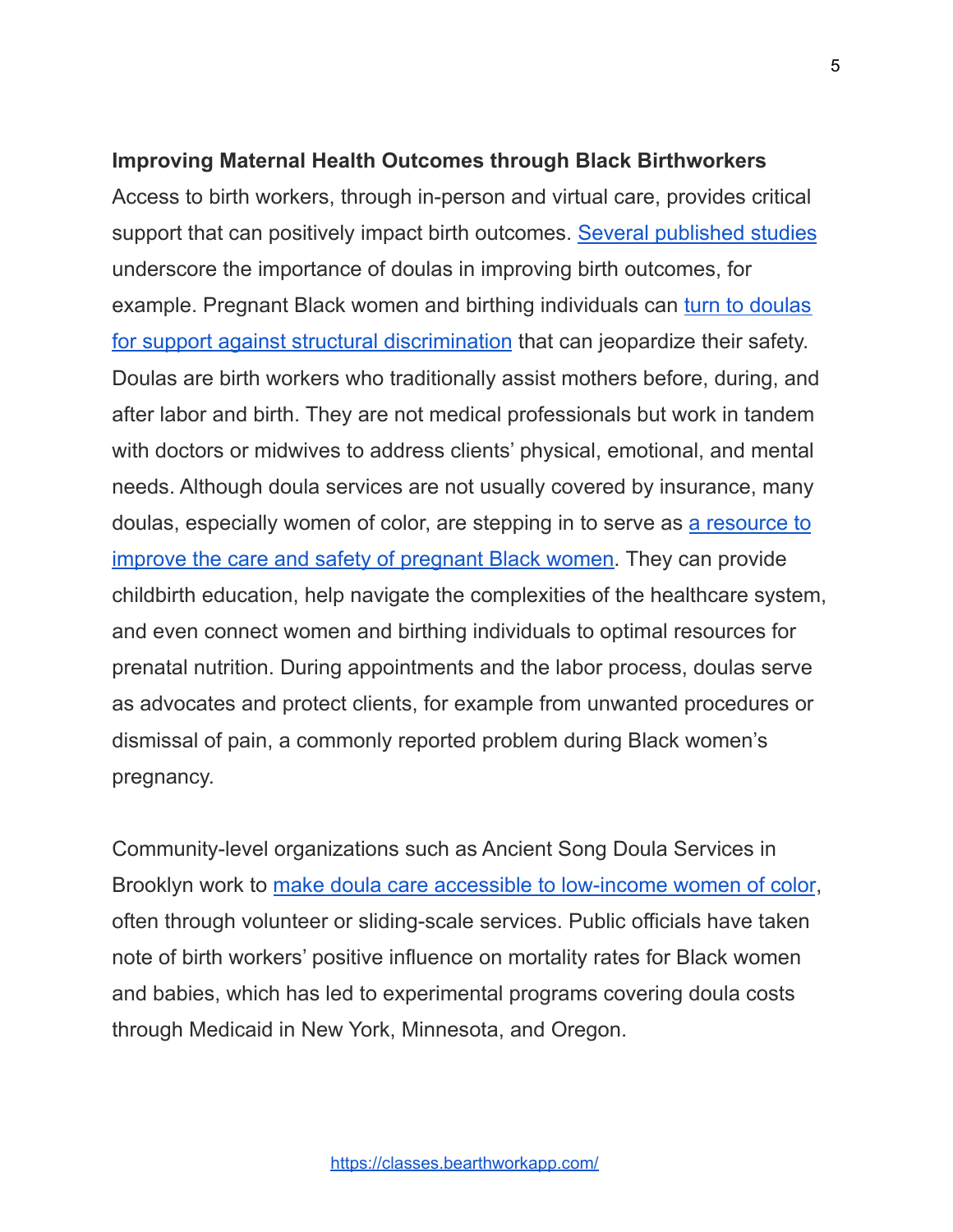*Addressing Breastfeeding Disparities through Education and Support* The [American Academy of Pediatrics](https://publications.aap.org/pediatrics/article/129/3/e827/31785/Breastfeeding-and-the-Use-of-Human-Milk) recommends exclusive breastfeeding (breastfeeding without the supplement of other liquids or solids) for the first 6 months of an infant's life and the continuation of breastfeeding, along with the introduction of solid foods, for one year or beyond (Of note, WHO recommends two years of breastfeeding or beyond for mothers worldwide in order to receive optimal benefits from breastfeeding). Breastfeeding rates continue to increase in the U.S., including among Black women. In 2013, for example, the rates of "ever breastfeeding" were at 66% among Black infants. In 2018, 75% of Black infants were "ever breastfed", receiving breastmilk at some point. By six months, however, less than half of Black infants received breastmilk and nearly 28% received breastmilk at 12 months (Table 1).



**Table 1. Rates of Any Breastfeeding among Black Children born in 2018**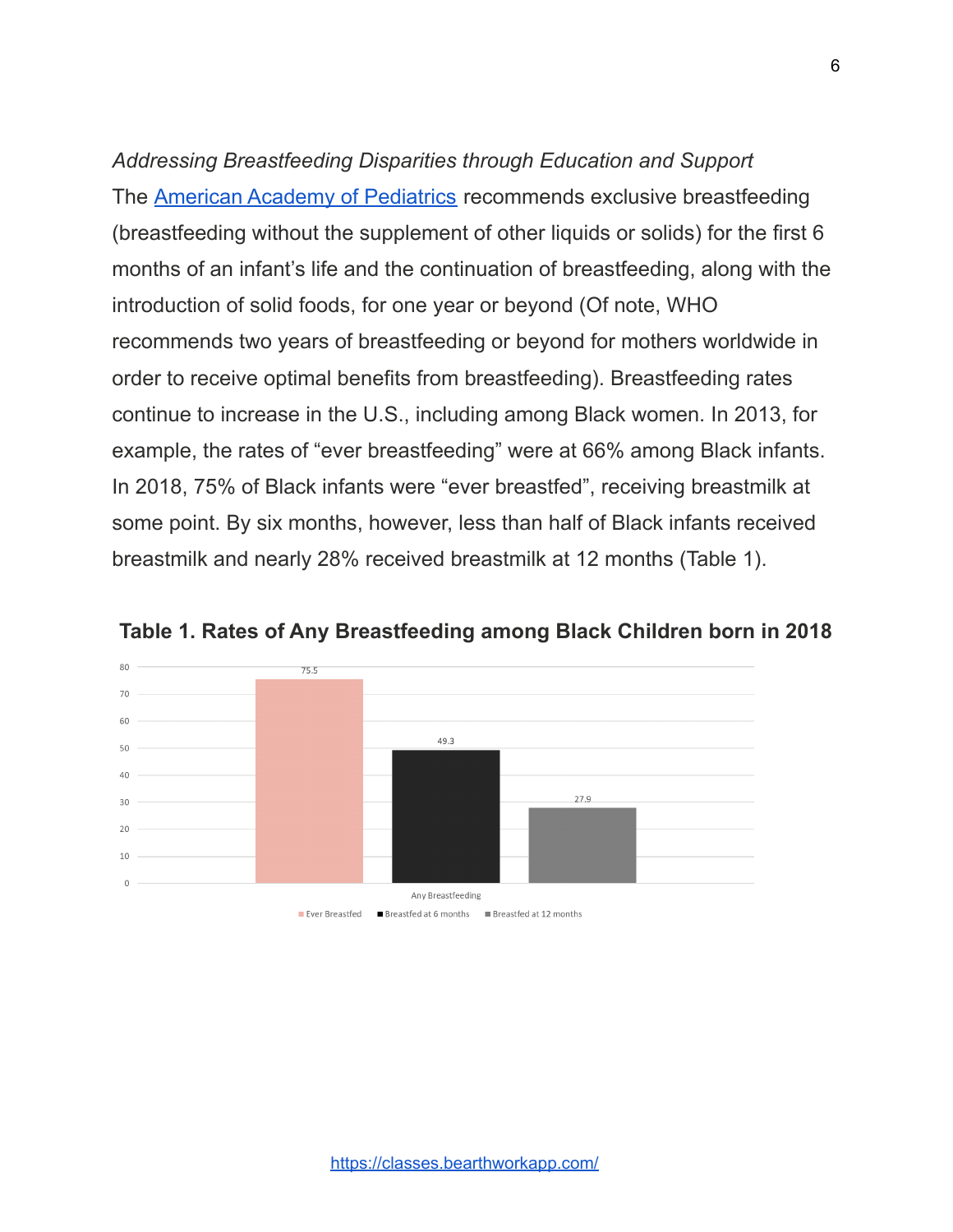Although breastfeeding rates among Black women have increased, they remain below recommendations from national and international health organizations to receive optimal benefits. Furthermore, while any breastfeeding yields positive health benefits for mothers and babies, the importance of breastfeeding exclusively and breastfeeding duration are also important factors for optimal benefits. The evidence on breastfeeding benefits highlights the dose-response relationship between breastfeeding duration and its protective effect against numerous health outcomes. For example, the greatest reduction in sudden infant death syndrome (SIDS) risk is observed among exclusively breastfed infants. In 2018, about 40% of Black infants were exclusively breastfed through three months and a little less than 20% exclusively breastfed through six months (Table 2).

**Table 2. Rates of Exclusive Breastfeeding/Chestfeeding among Black Children born in 2018**



The "why" is always important when highlighting health disparities because it shifts the blame from the populations and allows us to look at the circumstances and systemic issues that lead to these outcomes. For example,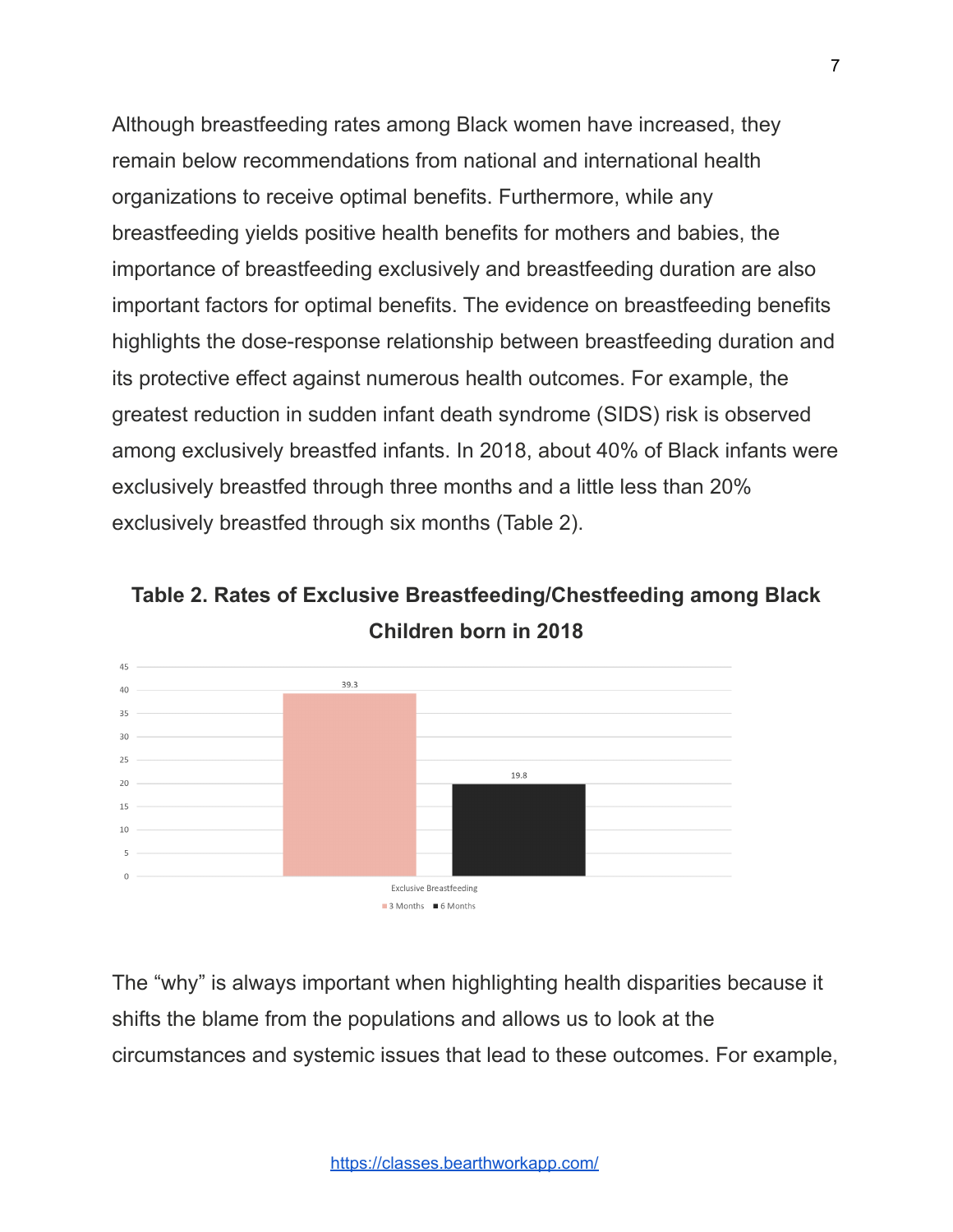barriers to breastfeeding for Black mothers and birthing individuals can be best explored within the socioecological model, and include:

- socio-cultural norms and attitudes,
- embarrassment with public breastfeeding,
- returning to work,
- self-efficacy,
- lack of social support
- Inequities in the quality of healthcare and social services within communities, including apathy and lack of support among healthcare providers (Less than 2% of IBCLCs in the U.S. are Black, contributing to gaps in receiving culturally congruent lactation education and support.)

[Pregnant mothers who receive breastfeeding education](https://www.cdc.gov/breastfeeding/pdf/bf-guide-508.pdf) from lactation professionals are more likely to breastfeed. The findings from research studies also suggest that Black mothers are usually knowledgeable about the benefits of breastfeeding, but need more practical information on how to breastfeed and how to overcome challenges.



**Birth Work Options**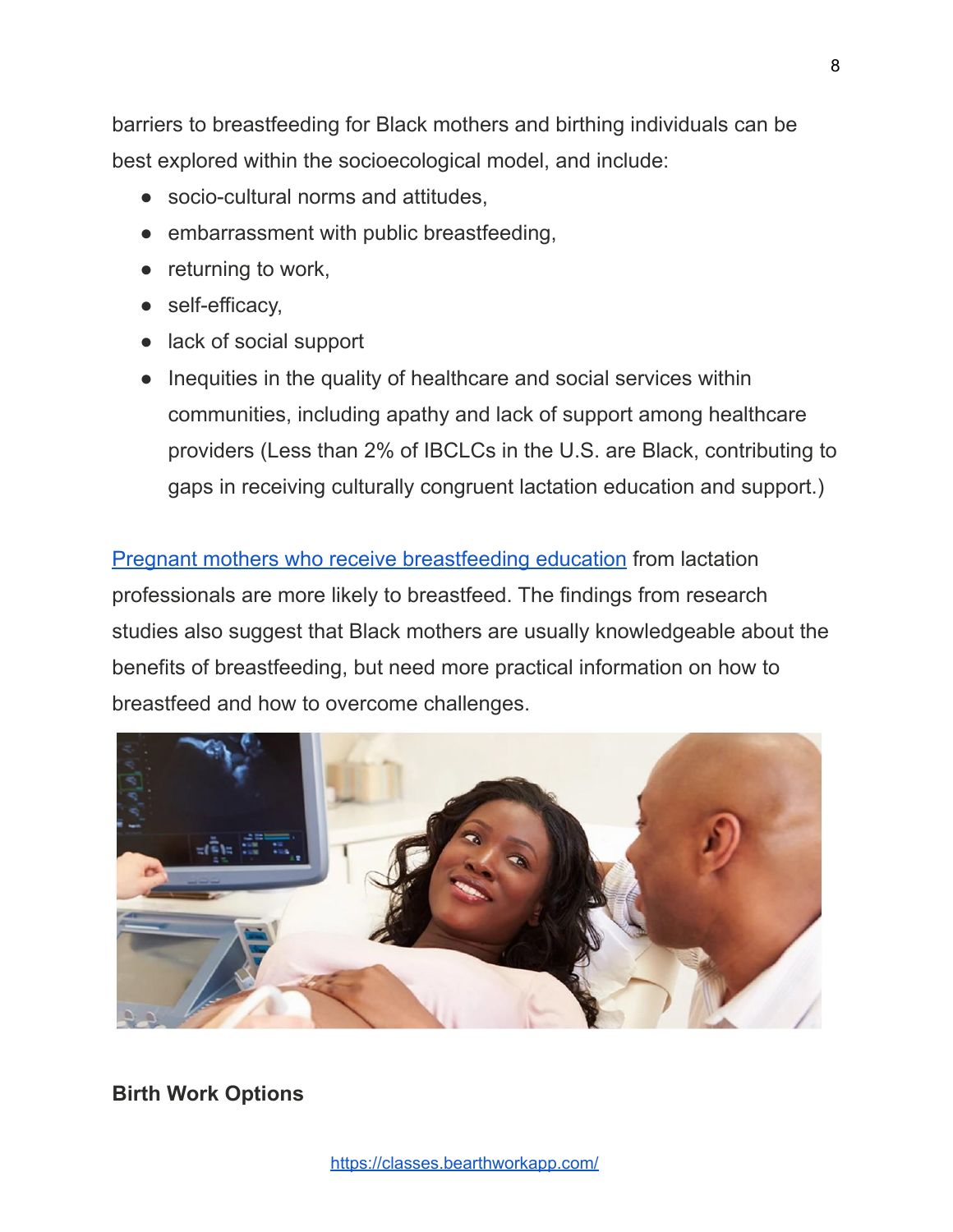For those who may be considering incorporating birth work into their pregnancy plans, there are a variety of options to consider:

# **Birth Doula**

Birth doulas work with clients before, during, and after labor. Doulas who specialize in working with low-income women of color often provide assistance with the health care system, nutrition, and other natal-related essentials.

# **Postpartum Doula**

Postpartum doulas assist mothers with transition just after birth, [focusing on](http://americanpregnancy.org/planning/post-partum-doula/) recovery from the birth experience, nursing, and infant bonding. Birth doulas often transition into postpartum doulas.

#### **Family Life Doula**

Bringing a newborn home shifts existing family dynamics. Family life doulas help siblings and non-birthing parents with the transition at home.

#### **Bereavement Doula**

A bereavement doula provides support to families in the tragic event of pregnancy loss.

#### **Midwife**

Many Black women have experienced [trauma in traditional](http://www.kzoo.edu/praxis/doulas/) medical settings that exist within a sometimes racist system that undervalues their pain and experiences. A doula can help navigate and advocate in the face of structural barriers in these settings, but some women may also choose to opt-out of the traditional hospital birthing experience altogether. Certified nurse-midwives are advanced practice registered nurses who can deliver babies in the safety and privacy of one's own home, or at a birthing center or hospital. (Note: [Midwifery laws vary from state to state.](http://mana.org/about-midwives/state-by-state))